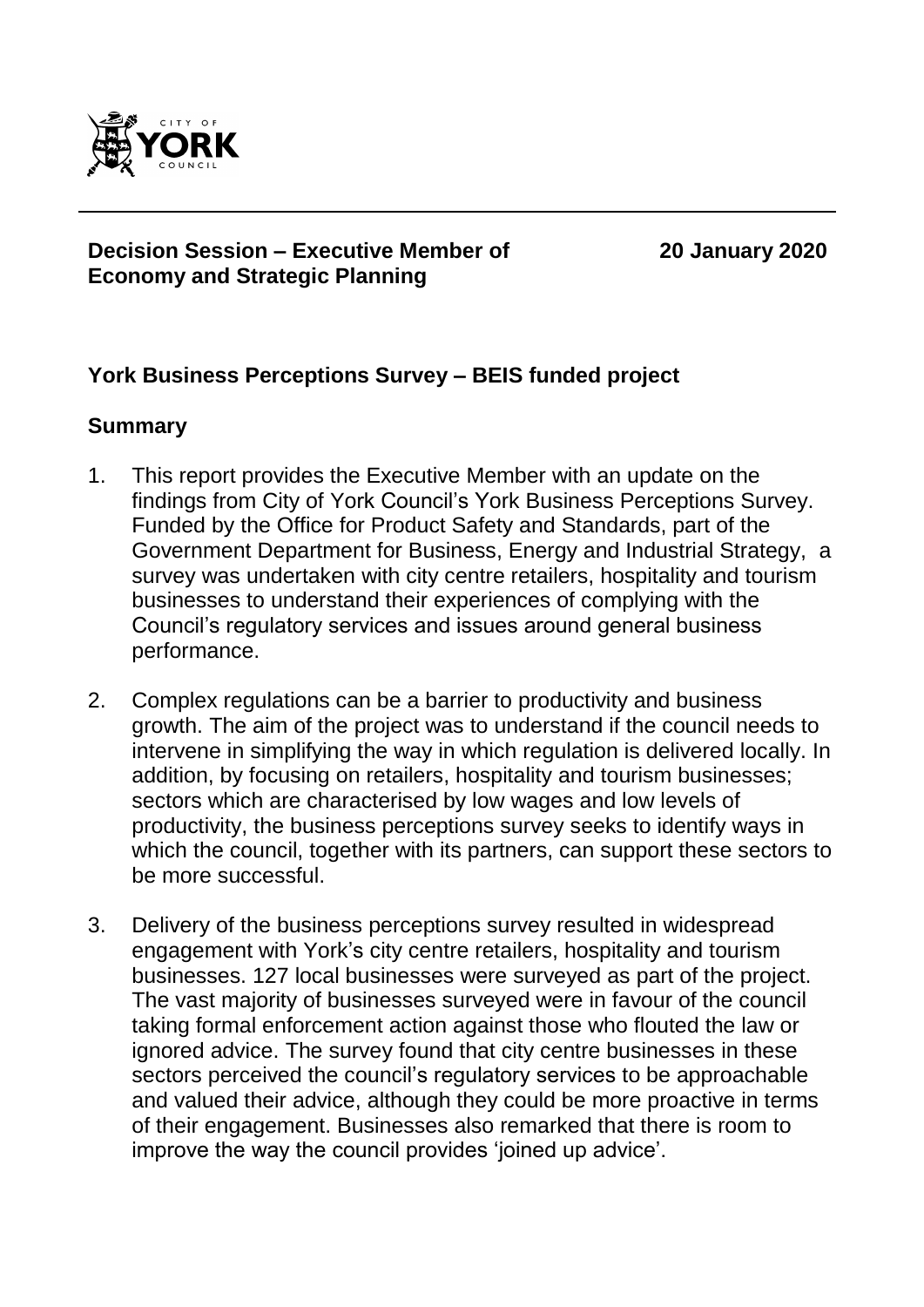- 4. Other learnings from the survey include the fact that online is the most used source for information, both for information on business support and for more specific advice on how to comply with regulation. Regulatory support was the most common area in which businesses sought help, and respondents spoke of their desire to receive advice on how to comply through a wide range of sources, including channels to receive information but also ways in which to ask questions.
- 5. With regards to business performance, the survey found that majority of businesses have a stable or increasing headcount, turnover and overall business performance. However, a significant number of businesses are cautious about the future, with national economic issues such as Brexit the major cause for concern. A smaller number of local issues also exist that are challenging businesses' growth potential. Nevertheless, despite a greater level of uncertainty regarding the business climate looking towards the future, respondents forecasted that business investment across all areas is set to continue at the same or a higher level than the last 12 months.

## **Recommendations**

- 6. The Executive Member is asked to:
	- 1) Note the findings of the York Business Perceptions survey, as set out in this paper;
	- 2) Note the creation of City of York Council's Business Services e-leaflet as a method of communicating the support offer to local businesses through the council and its strategic partners;
	- 3) Support the creation of a business support providers meeting group made up of intermediaries and business organisations, facilitated by City of York Council and Make it York, to collectively share information on the business landscape in York.

Reason: To further support the business environment in York.

## **Background**

7. The Government's Industrial Strategy (2017) makes reference to the need to support businesses to comply with regulation at a local level and simplify the way regulation is delivered - complex regulations can be a barrier to productivity and business growth. City of York Council provides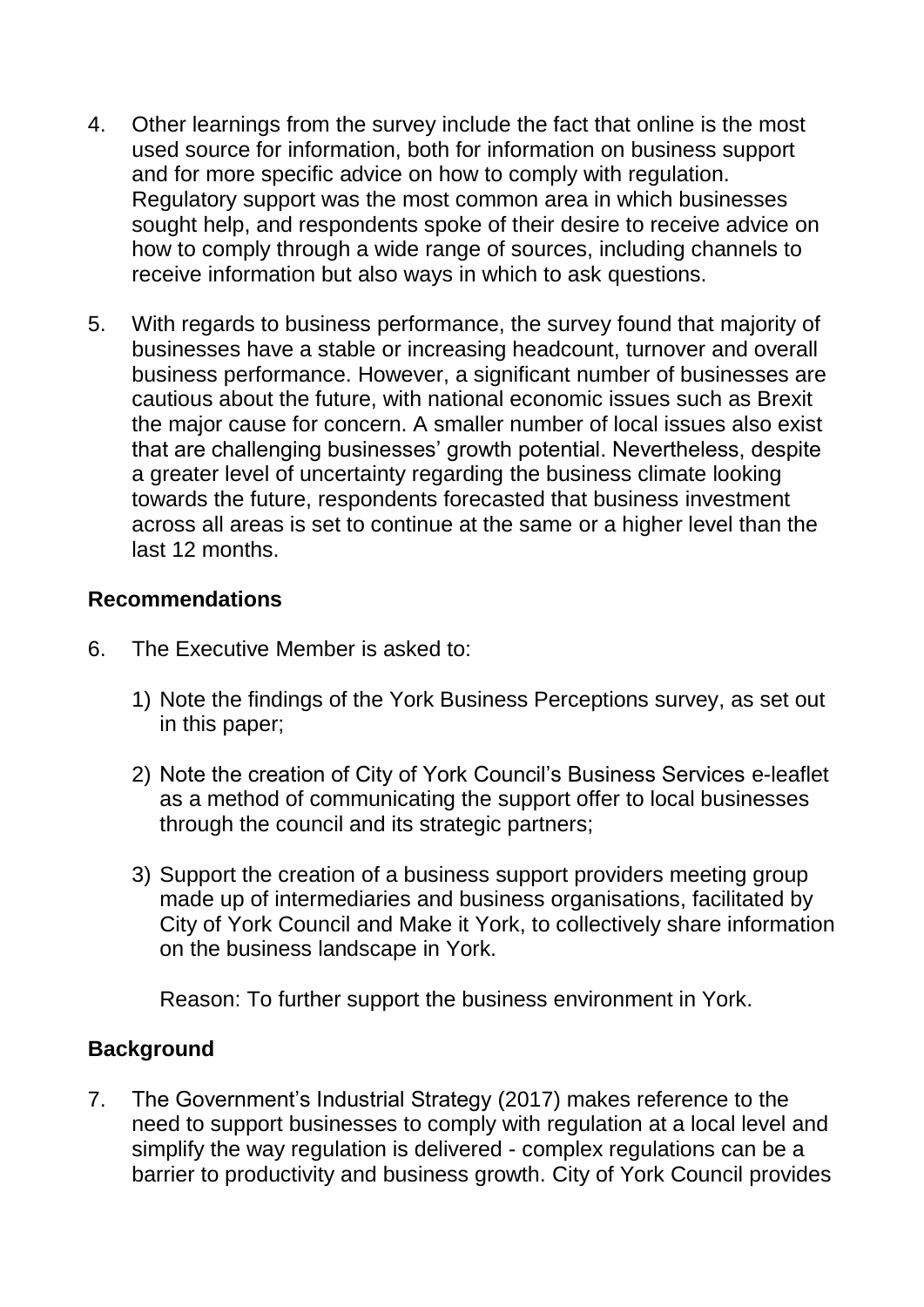a range of regulatory functions delivered through its Public Protection team, including food hygiene, trading standards, licensing and pollution control/air quality, amongst others. Annex A sets out the remit of the Council's Public Protection team and its support offer to local businesses.

- 8. In December 2018, the council's Economic Growth team made a successful bid to the Office for Product Safety and Standards (OPSS), part of the Government Department for Business, Energy and Industrial Strategy, for £10,000 grant funding to deliver a simplification project in the York area. This was one of two successful bids submitted by the council; the other bid focused on the creation of an Alternative Dispute Resolution scheme for businesses in York and North Yorkshire and was led by the council's Public Protection team. The OPSS's funding programme is designed to support local authorities to consider and pilot ways to simplify regulatory delivery that other services can then learn from or replicate.
- 9. The simplification project submitted by the council's Economic Growth team centred upon the delivery of a local business perception survey to understand the business experience of complying with regulation in York, identifying where the council needs to intervene in simplifying the way in which regulation is delivered locally. The project focused on retailers, hospitality and tourism businesses, sectors which are characterised by low wages and low levels of productivity but are important for York's economy with over 30% of total employment in these sectors. Given that many of the target businesses in these sectors are located in the city centre, coupled with the fact that the council had a limited amount of funding to deliver the survey, York city centre was chosen as the target geography for the project.

## The Project

- 10. With close to 7 million visitors a year attracted to York contributing £564m to the city's local economy, the continued attractiveness of York's visitor offer is crucial. The council's business perceptions survey with city centre retailers, hospitality and tourism businesses was also an opportunity to understand current levels of business performance amongst these sectors in an effort to identify ways in which the council, together with its partners, can support them to be more successful.
- 11. Following the award of grant funding, 18 survey questions were developed in close collaboration with the Public Protection team. These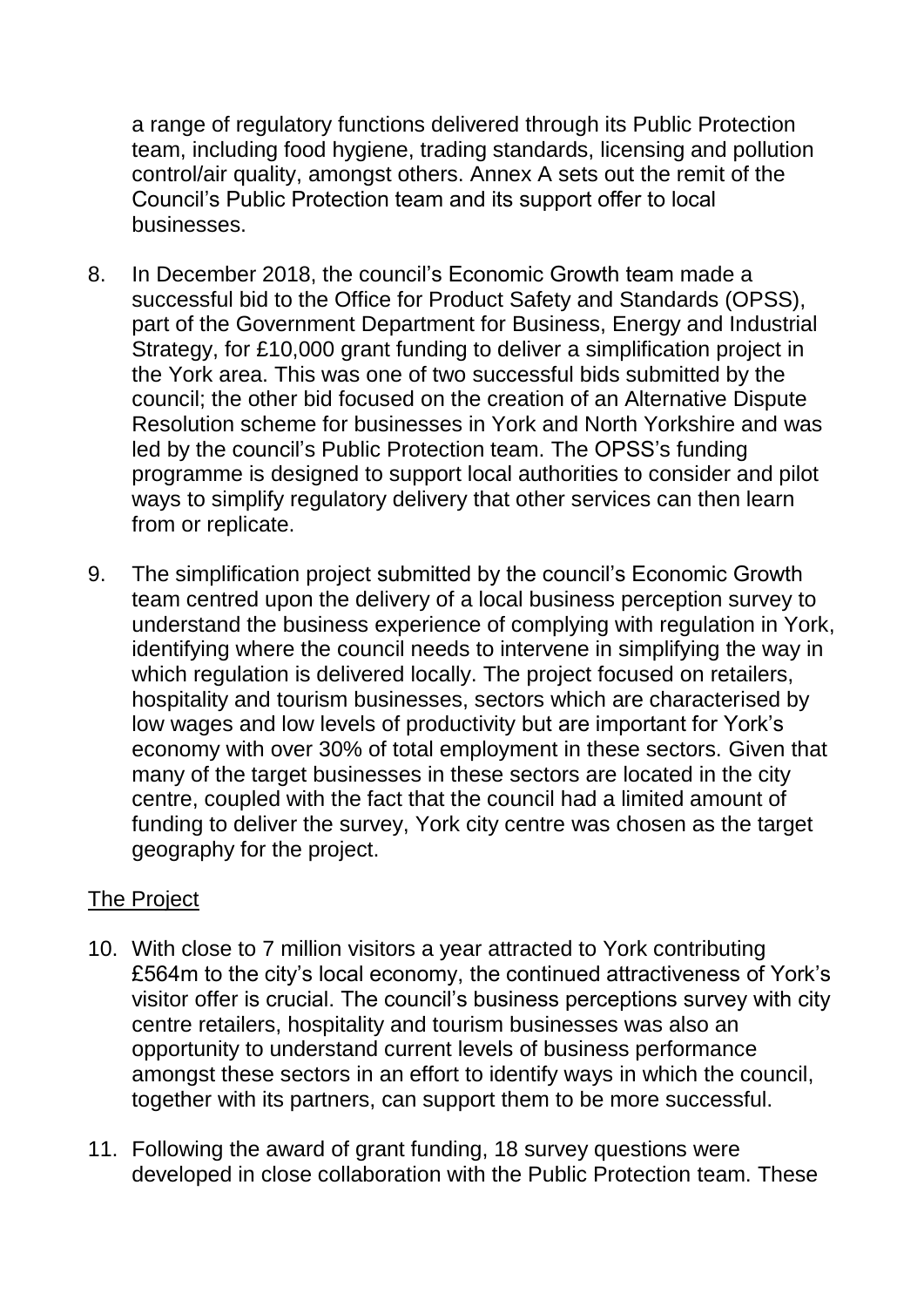questions sought to understand the business experience of complying with regulation in York and current levels of business performance. The council then advertised a tender in July 2019 seeking organisations to deliver this survey in York city centre, targeting retailers, hospitality and tourism businesses. For the avoidance of doubt, the project specified that target businesses must fall within the following four UK Standard Industry Classifications (SIC):

- G Wholesale and retail trade, including repair of motor vehicles;
- I Accommodation and food service activities:
- R Arts, entertainment and recreation; and,
- S Other service activities.

Prospective bidders were asked to develop a methodology that identified relevant businesses and ensured the statistical validity of the results. Prospective bidders were also responsible for analysing the survey results and presenting this to the council.

- 12. Following the completion of the tender process in August 2019, Yorkbased social and market research company QA Research Ltd were awarded the contract to deliver the survey. Using their methodology 480 businesses were identified that met the geographical location and target sectors specified. Of these 480 businesses, 127 phone interviews were undertaken between 9 and 24 September 2019 with a representative spread of businesses by SIC achieved.
- 13. Following the delivery of the survey, the results were analysed and presented to the council. The results of the York Business Perceptions Survey can be found under Annex B.

## Survey Findings – Business Performance

- 14. The York Business Perceptions Survey focused on two distinct areas. The first half of the survey focused on matters relating to business performance, including business support, investment and growth, with the second half exploring respondents' experiences of accessing the council's regulatory services and how the council can improve them to best meet business need.
- 15. 127 city centre businesses were interviewed, with a representative spread of business achieved by SIC (as shown by the table below):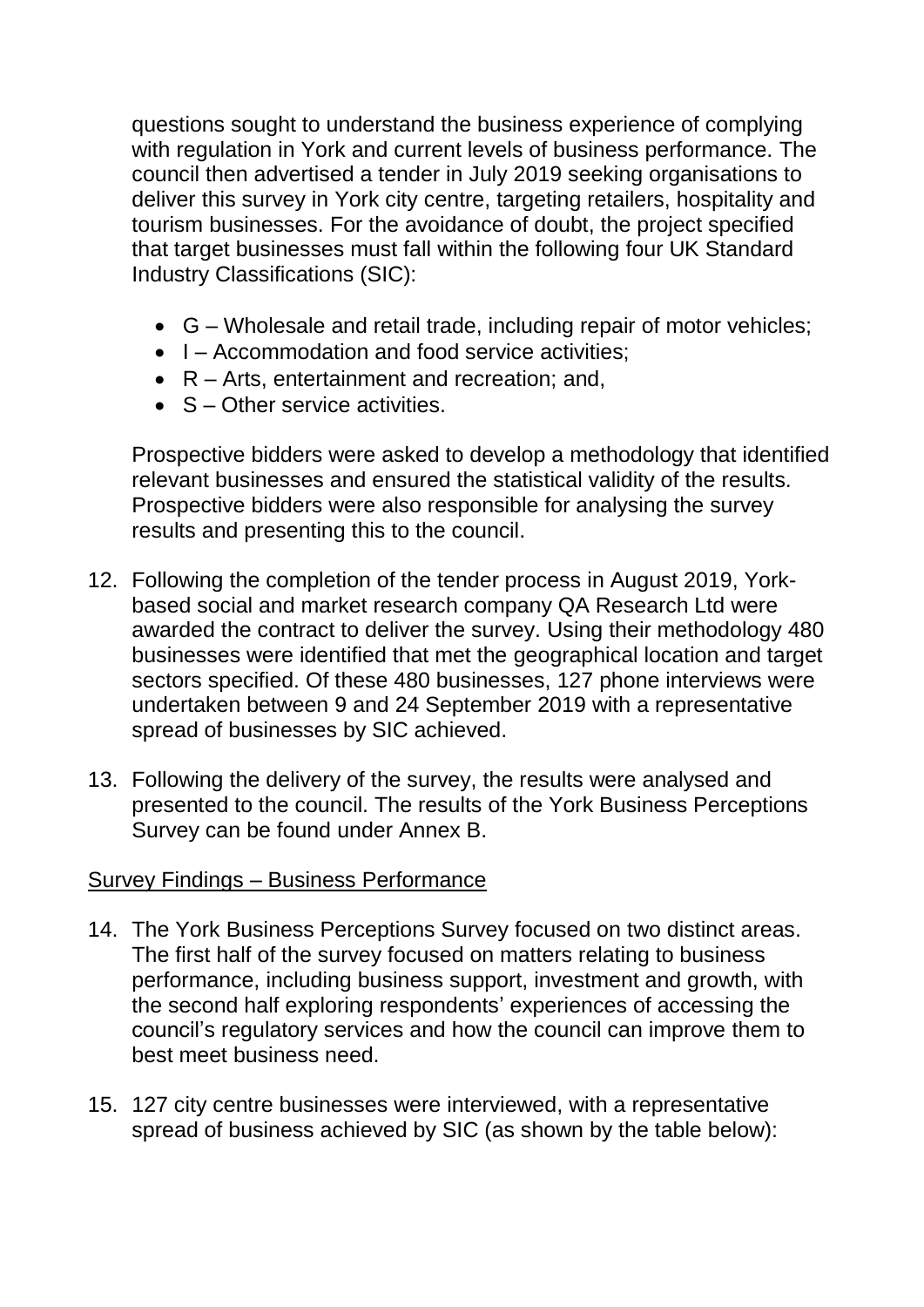|                                                                                   | All Businesses in<br>Sample |            | <b>Businesses Interviewed</b> |            |
|-----------------------------------------------------------------------------------|-----------------------------|------------|-------------------------------|------------|
| <b>SIC</b>                                                                        | <b>Number</b>               | Percentage | <b>Number</b>                 | Percentage |
| G - Wholesale and<br>retail trade; repair of<br>motor vehicles and<br>motorcycles | 169                         | 35%        | 43                            | 34%        |
| I – Accommodation<br>and food service<br>activities                               | 172                         | 36%        | 50                            | 39%        |
| $R - Arts$ , entertainment<br>and recreation                                      | 46                          | 10%        | 10                            | 8%         |
| S - Other service<br>activities                                                   | 93                          | 19%        | 24                            | 19%        |
| Total                                                                             | 480                         |            | 127                           |            |

- 16. Of the businesses surveyed, the vast majority were either micro or small businesses, with only 16% of businesses surveyed having more than 24 employees. More than half of the businesses surveyed (58%) were micro businesses, employing nine or less people. The businesses surveyed in the Arts, Entertainment and Recreation and Accommodation and Food Services sectors tended to employ more than those who were classified as Other Services or Wholesale/Retail. 84% of the businesses surveyed identified themselves as an independent business.
- 17. The businesses surveyed were asked at what stage their business was, from start-up (started trading within the last year) or surviving (turning over a profit) to expanding (into new markets, new products, new locations). More than half of the businesses surveyed described themselves as "established", that is, a thriving business with a place in the market and loyal customers. 18% of businesses identified themselves as surviving - turning over a profit, with another 12% of businesses identifying themselves as "growing", selling more, increasing customer base and taking on staff. Within these categorisations, businesses in the Arts, Entertainment and Recreation sector were particularly likely to be "established" (75%), with businesses in the Other Services sector most likely to be "growing" (27%). Businesses in the Accommodation and Food sector were most likely to be "surviving" (27%).
- 18. In terms of business performance, more than half of the businesses surveyed (57%) had seen headcount remain stable over the past 12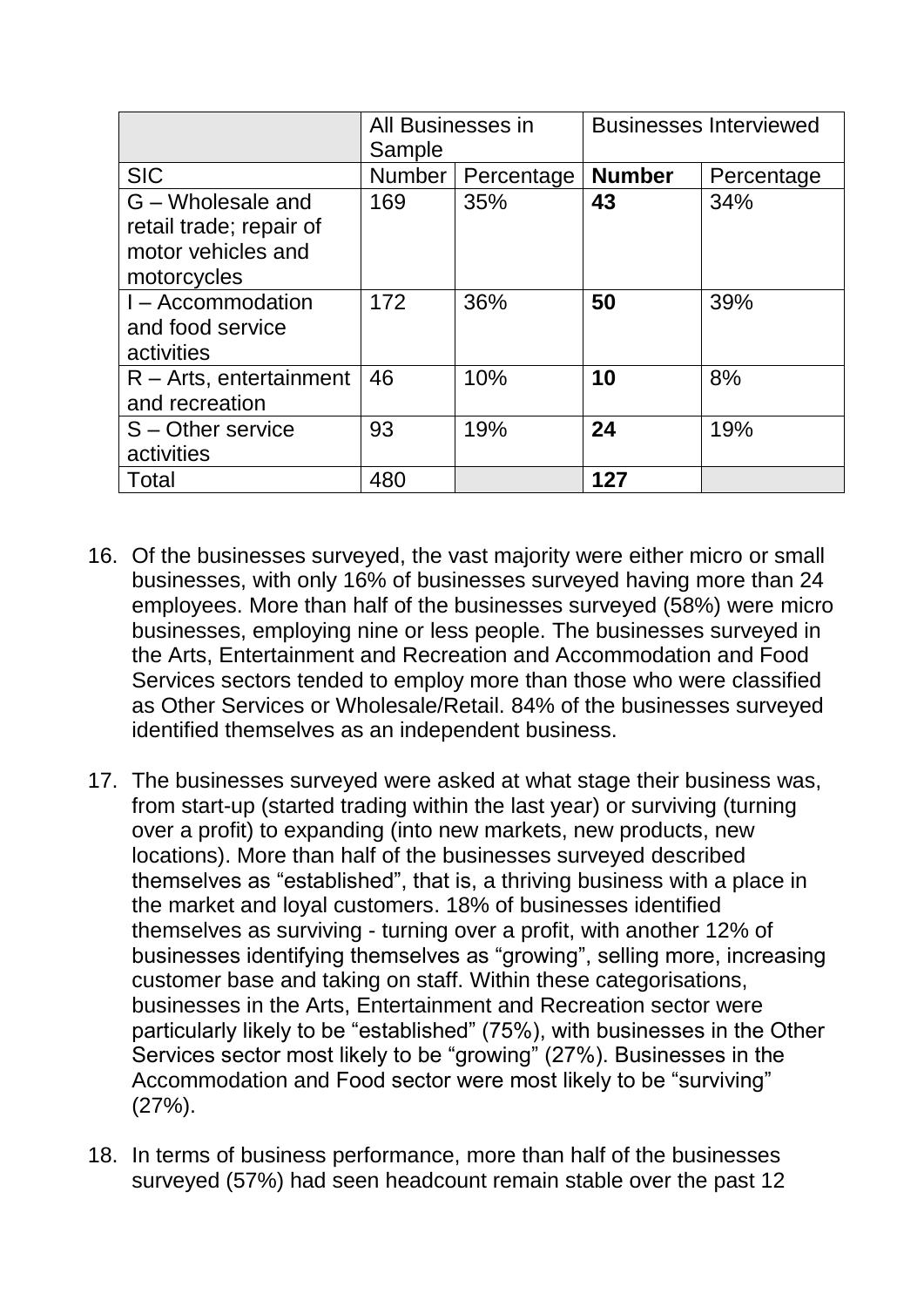months, with another 31% witnessing their headcount increase. Looking towards the next 12 months, 65% of the businesses surveyed expected their headcount to remain the same, with only 7% expecting a decrease. Of the businesses surveyed, bigger businesses (those with 50+ employers) were the most likely to be experiencing and/or expecting a decrease in headcount, although it is important that results here are treated with a degree of caution due to the low base sizes involved.

- 19. In addition to the above, close to half of all businesses surveyed (46%) were experiencing growth in turnover, with a third (34%) seeing a period of stability. Looking ahead to the next 12 months, half of all businesses surveyed are expecting growth in turnover with fewer businesses forecasting a decrease in turnover (8%, down from 17% relating to the past 12 months). This variation was driven by Accommodation and Food Services businesses with 22% experiencing a decrease in turnover over the past 12 months, but only 8% are expecting a decrease in the next 12 months.
- 20. Similar to the trend in turnover, close to half (45%) of the businesses surveyed felt that in the past 12 months overall business performance has improved, with another 39% feeling that it remained stable. 15% of the businesses surveyed felt that business performance had got worse in the past 12 months – this was made up of micro (14%) and small businesses (20%). Tellingly, a greater number of businesses (30%) felt that the business climate in which they will operate would worsen in the next 12 months than those who felt it would improve (25%). The timing of this survey shortly before the UK's Brexit deadline of 31 October 2019 was likely to be a contributing factor to this negativity surrounding the future. For completion purposes, 35% of the businesses surveyed felt that the business climate will remain stable within the next 12 months. A similar trend was apparent across all business sizes and sectors. Despite businesses' concerns regarding the current economic climate, respondents indicated that business investment is set to continue at the same or a higher level across all areas of their business.
- 21. The businesses surveyed were also asked to comment on the three main barriers that might prevent them from growing over the next three years. The biggest challenges to growth identified by respondents were economic; 38% of businesses surveyed highlighted Brexit as a major concern, with 20% mentioning the general state of the economy, and 18% citing increased competition. 13% of businesses mentioned business rates. Other issues such as a lack of footfall (7%), the high cost of parking (6%) and the "death of the high street" (4%) were also cited by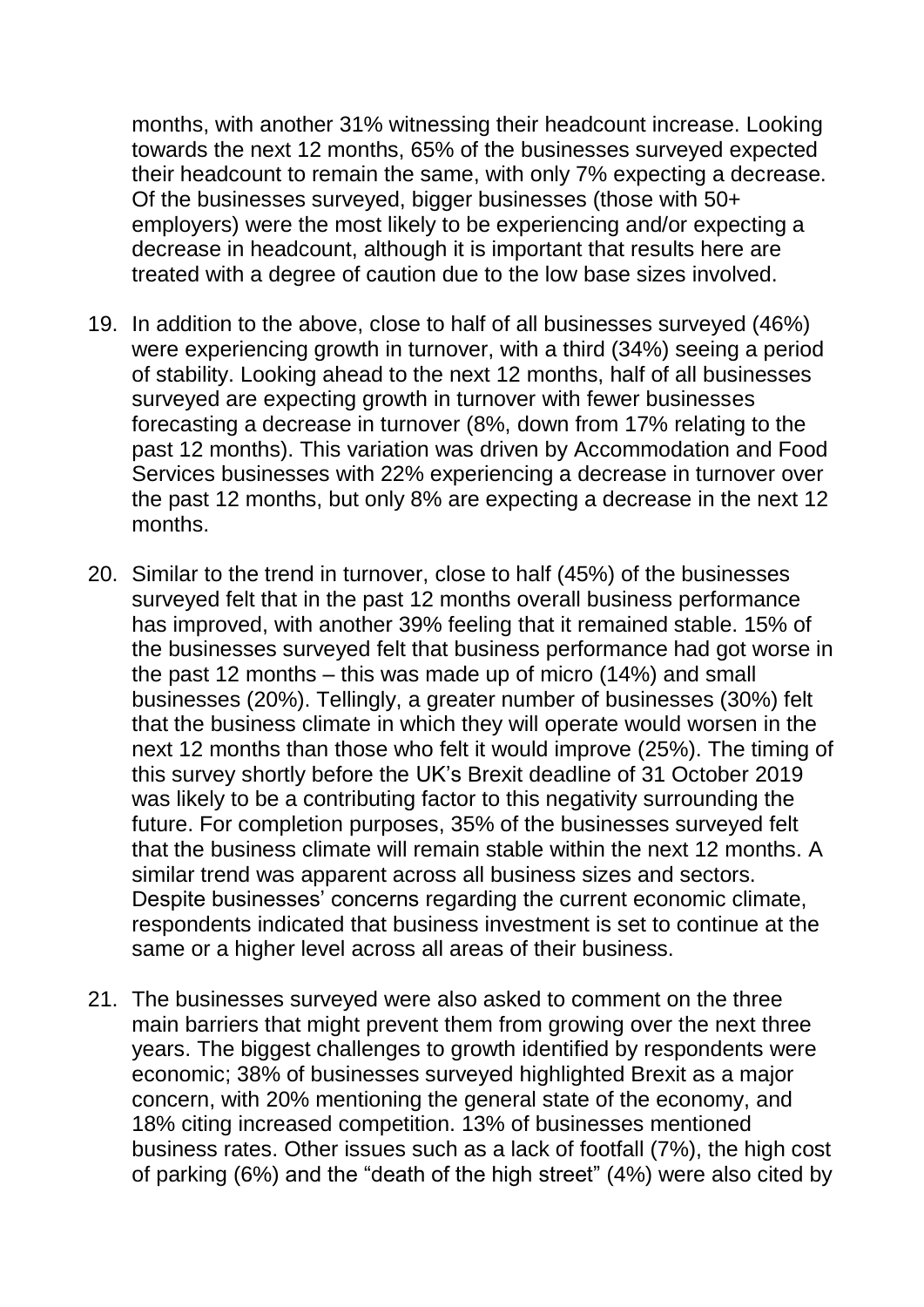respondents but these did not receive a large number of mentions, contrary to recent media depictions of the economic health of York city centre. While Brexit was viewed as a major challenge to business growth by respondents, this was even more acute amongst businesses in the Wholesale/Retail sector with 59% of respondents citing it as one of their main barriers to growth.

#### Survey Findings – Business Support

- 22. Three-quarters (74%) of the businesses surveyed through the York Business Perceptions survey had sought information, support or advice in last 12 months. Regulatory support was identified as the most common area in which help was sought with 44% of respondents seeking support with this area. This increased to 59% for businesses in the Accommodation and Food Services sector. Other areas of support that were commonly cited by businesses were reducing energy, material, water and waste costs (28%), recruitment/job creation (25%), workforce skills and training (25%) and digital services and digital technology (24%). Interestingly, support for accessing finance/grants (14%) and leadership and management advice (6%) was less sought after. 26% of the business surveyed had not sought any information, support or advice in the last 12 months, with Arts, Entertainment and Recreation businesses (42%) and those in the Wholesale/Retail sector (36%) most likely not to have sought support.
- 23. While these results show that the majority of city centre retailers, hospitality and tourism businesses in York require, and are in receipt of, support in a range of areas, it is important to note that many of these businesses are excluded from the business support offer available through the Growth Hubs, led by the Local Enterprise Partnership (LEP). Whilst York is part of two LEPs – Leeds City Region and York, North Yorkshire and East Riding LEP, businesses in the sectors surveyed are often not able to access this support due to eligibility criteria imposed by the funding source (e.g. a focus on certain sectors and B2B transactions over B2C). Therefore if City of York Council wish to support these sectors to be more successful through its business support offer, the council needs to think holistically about the support it can provide through its range of services, as well as encourage the LEPs to think alternatively about how they can use their business support programmes to more effectively support businesses in York and the wider region.
- 24. The York Business Perceptions Survey found that online was the most used source for information, support or advice, with 65% of businesses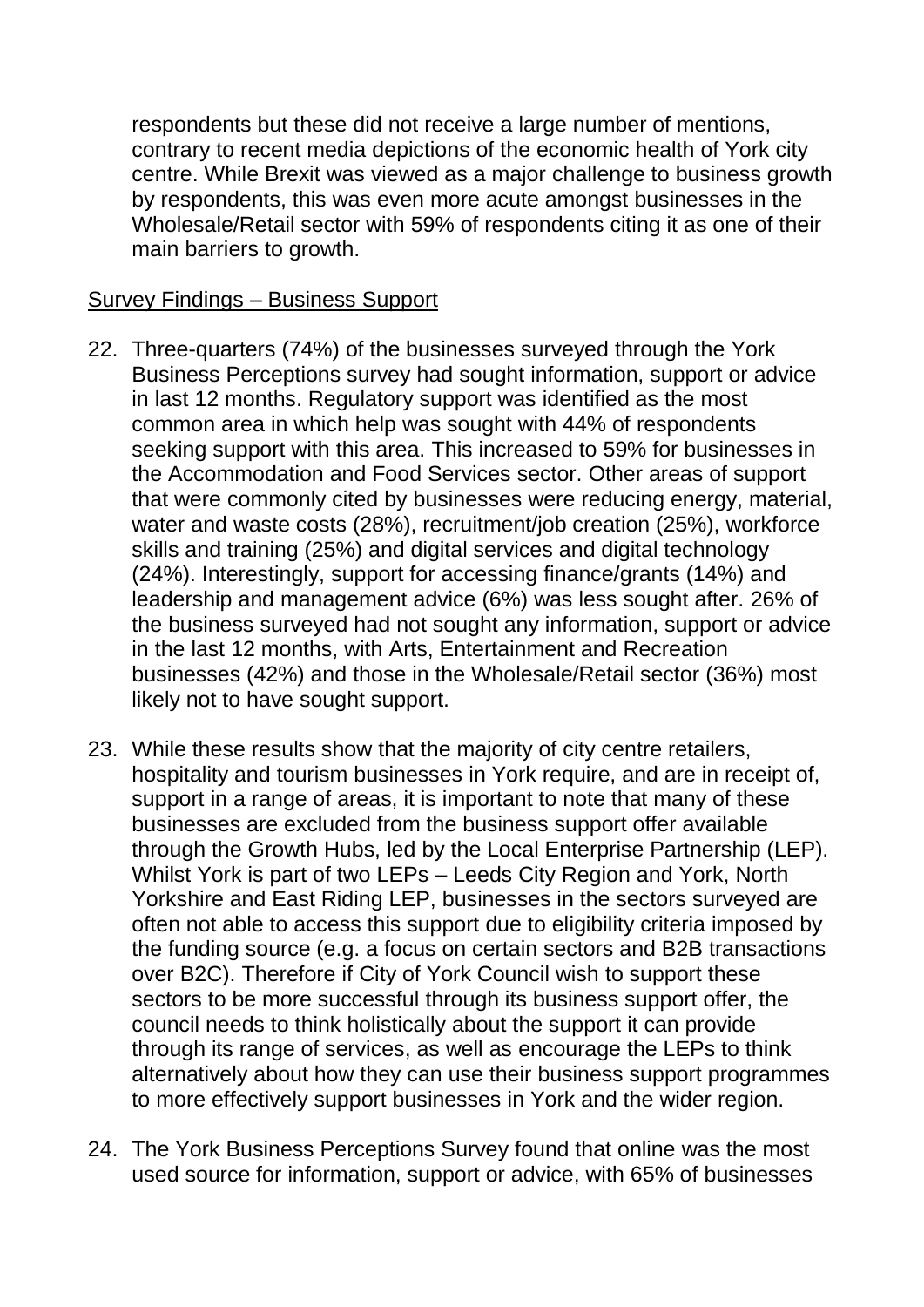using online search engines in the last 12 months for information and support. 31% of businesses surveyed used national regulator or Government department websites, and 31% accessed the council's website or fire service website for information, support or advice. The survey found that businesses use a wide range of sources for information, support and advice, with 31% of businesses surveyed using an external environmental health, trading standards or food safety consultant, 28% using an accountant, 24% using a council or fire service officer and 23% using their bank. Only 9% of business surveyed mentioned the LEP as a source for information, support or advice, perhaps reflecting the challenge that business support providers face when seeking to engage with a large number of businesses across a wide geography, as well as their target sectors not being the sectors surveyed through our project in York.

25. 57% of businesses surveyed mentioned City of York Council in one form or another when asked about where they have accessed information, support or advice. This ranges from more than half of business surveyed who are in the Arts, Entertainment and Recreation (58%) and Accommodation and Food Services (53%) sectors, to under a third of business surveyed in Wholesale/Retail, which suggests that the council's business-facing services have room for improvement in engaging with the city's business community, especially with targeted information, support and advice.

#### Survey Findings – Accessing the Council's Regulatory Services

26. In assessing businesses' experiences of accessing the council's regulatory services, businesses were asked how far they agreed or disagreed with a series of statements. The majority of businesses surveyed (82%) were in favour of the council taking formal enforcement action against those who flouted the law or ignored advice. Businesses also felt that they could approach the council's regulatory services without fear (only 10% disagreed) and that they knew how to get in touch with the council for advice on how to comply should they need it (14% disagreed). Within the latter, there was a little variation by sector and business size. Overall, 64% of businesses surveyed knew how to get in touch with the council for advice on how to comply, Arts, Entertainment and Recreation businesses were more positive (92% agreed) and so too medium and large employers (89% agreed).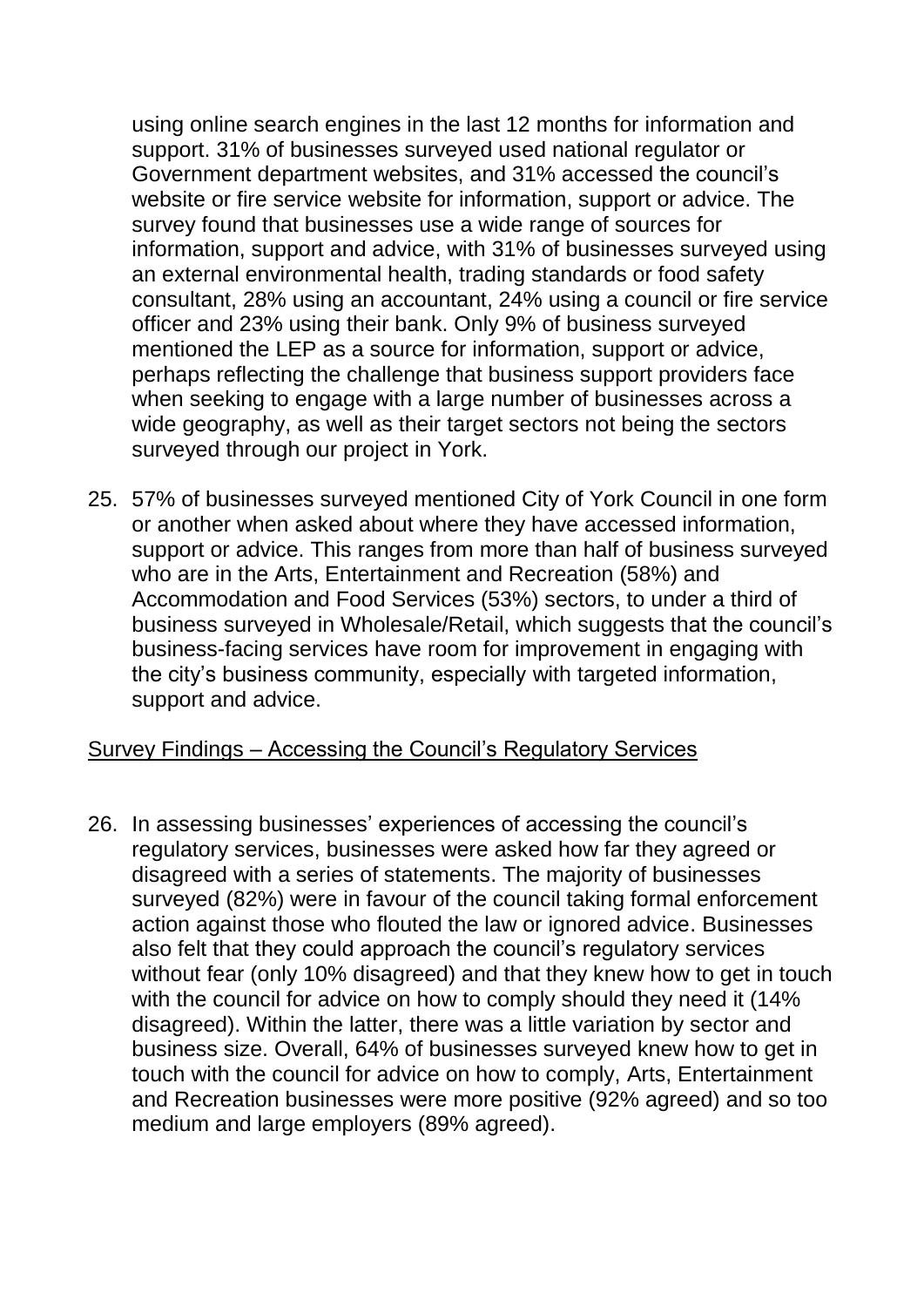- 27. Interestingly, 52% of businesses surveyed agreed that they trust their local regulators, although only 16% actively disagreed. Businesses also expressed their desire for the council's regulatory services to be more proactive in engaging with them, with a greater proportion of businesses disagreeing when asked whether the council encourages them to seek their regulatory advice, whether they feel that their views are "heard" and acted upon, and whether the council's regulatory services actively seek their views and feedback. The results of the survey suggests that more proactive engagement with York businesses is one way in which the council can improve the delivery of local regulation, although this would have service implications for staff resources.
- 28. Businesses were asked where they currently go, or would go, for advice on how to comply. Again, online was the most used source for advice, with 69% of businesses surveyed using national regulator or Government department websites, and 63% using council or fire service websites. However, direct contacts were also a popular choice with 59% of business noting that they go, or would go, to their council or fire service officer, and 43% indicating that they use, or would use, external environmental health, trading standards or food safety consultants. 80% of businesses mentioned City of York Council in one way or another, with businesses in the Arts, Entertainment and Recreation (100%) and Other Service Activities (86%) sectors more likely to approach the council for advice on how to comply than Accommodation and Food (76%) and Wholesale/Retail businesses (75%). Finally, 39% of businesses surveyed mentioned that they go, or would go, to a trade or business association for advice on how to comply, which reaffirms that sector and business membership organisations are an important medium through which to share information with businesses on how to comply with regulation.
- 29. In assessing the quality of advice and support provided by the council's regulatory services, businesses were again asked how far they agreed or disagreed with a series of statements. Businesses were positive about the value, clarity and ease of accessing advice. One area which was identified by the survey as needing improvement was the council's approach to providing advice, with a greater proportion of businesses disagreeing (34% disagreed and 32% agreed) when ask if the council's approach to providing advice is "joined up". The need to better coordinate business support across City of York Council had been recognised prior to the delivery of this project, with working ongoing to ensure that the council has a business-friendly approach. An internal working group of officers from the council's business-facing services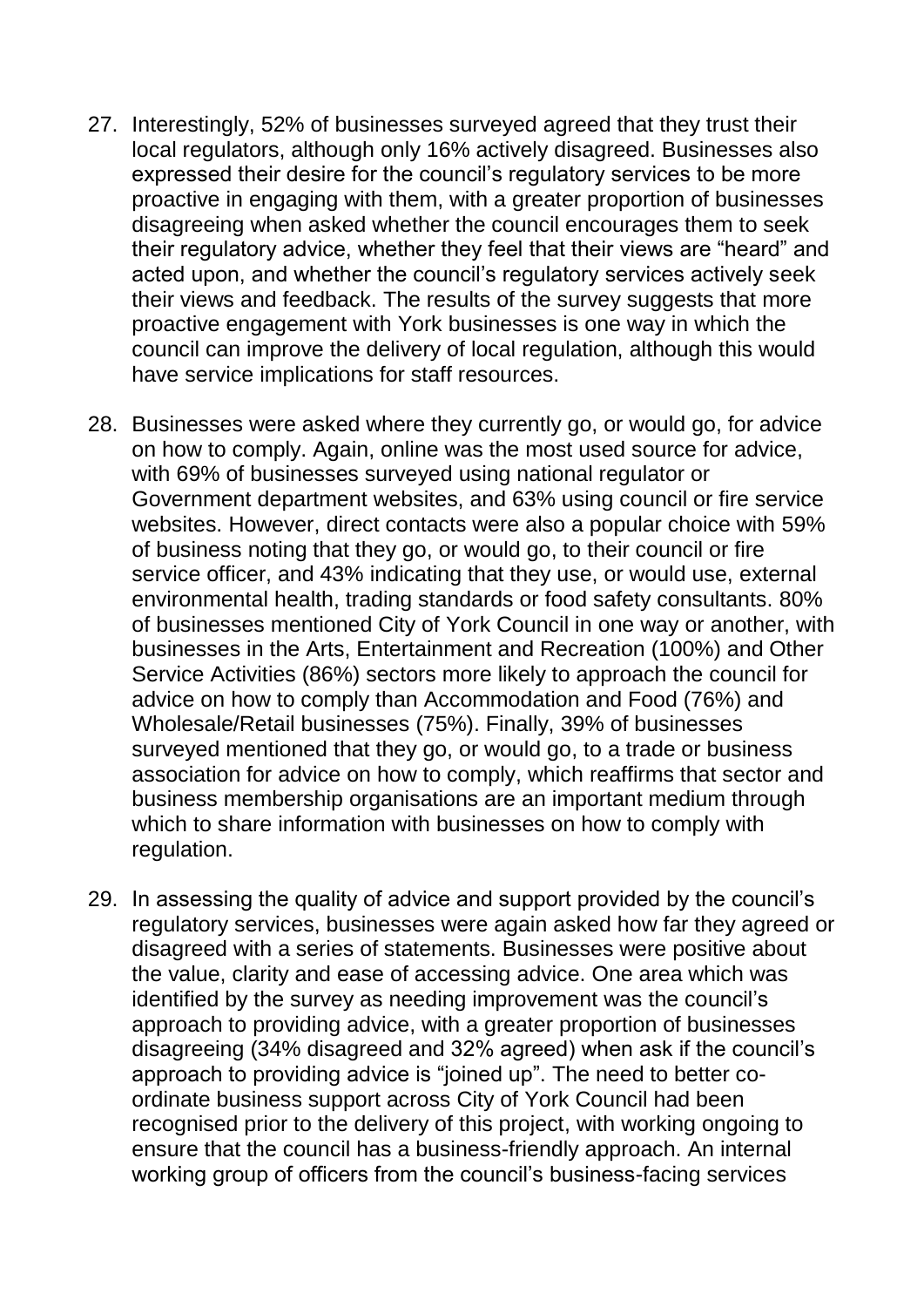meet regularly to share information and better co-ordinate business support activity both internally, but also with partners e.g. Make it York, the Federation of Small Businesses, the Chamber of Commerce, the LEPs etc. This internal working group was instrumental in the creation of City of York Council's Business Services leaflet which communicates the support offer available to local businesses through the council and its strategic partners (this is included under Annex C). This group will consider the results of the survey with a view to improving the way the council joins up advice to businesses.

- 30. Business surveyed were also asked how they would like to receive information on how to comply from the council. A notification service (87%) was most popular, as well as other proactive methods of seeking advice such as emailing an officer (74%), phoning a regulator directly (67%) and a newsletter (62%). Given the survey's findings that online is the most used source for business support and advice on how to comply, receiving advice from a regulator's website was also a popular method amongst businesses surveyed (73%). What the survey found was that businesses want a variety of options to not only receive information, but to also ask questions – training events (46%), drop-in advice sessions (43%) and a live online chat facility (41%) were just some of the communication methods that received interest from respondents. On average, respondents specified 6.76 different methods of communicating with the council's regulatory services, and there was little variation by sector.
- 31. Out of the communication methods not currently offered by the council's regulatory services, a newsletter was most popular (62%), followed by training events (including webinars) (46%), drop-in advice session (43%), live online chat facility (41%) and social media such as Facebook or Twitter (34%).

## Next Steps

- 32. The findings of the York Business Perceptions Survey has provided the council with valuable information on how it can improve the delivery of regulation locally, and how it can support retailers, hospitality and tourism businesses in York to be more successful.
- 33. With regards to improving the delivery of regulation locally, the council will continue to embed its business-friendly approach throughout the organisation so that the support on offer through the council's Public Protection team is better understood by business-facing services and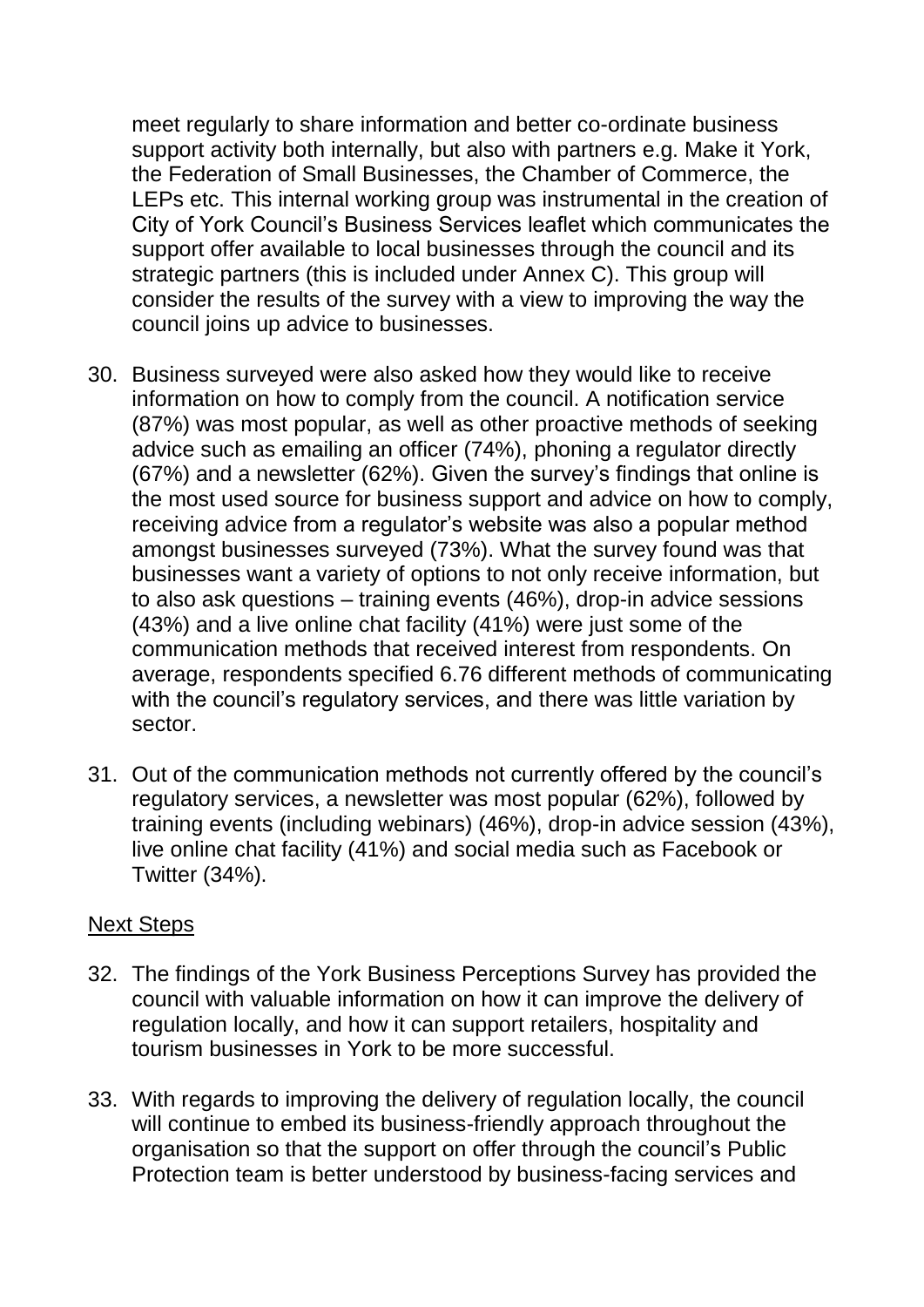partners. By encouraging more effective sign posting and cross-referrals, we hope that this will enable the council's business support offer to be better joined up. Furthermore, by sharing information on businessfocused events and networking opportunities, it presents further opportunities for the council's regulatory services to engage with local businesses.

- 34. A sizeable amount of business surveyed (62%) spoke of their interest in receiving a newsletter from the council sharing advice on how to comply with regulation. Taking this idea and expanding it further, the council intends to create a regular e-newsletter for businesses in York to update them on a range of areas including progress with council projects, procurement opportunities, regulatory changes and advice on how to comply, and business support programmes that are available in York, amongst others. This work will be led by the council's Economic Growth team but will require contributions from service areas across the council. The intention is for this content to be approved by the council, and therefore recipient businesses can be assured of the quality of its content. We suggest that the council takes the opportunity through the forthcoming engagement exercise planned for the council's new Economic Strategy to ask local businesses whether they wish to subscribe to such a communication from the council.
- 35. With regards to specifically supporting retailers, hospitality and tourism businesses to be more successful, it is clear from the results of the survey that businesses in these sectors require support in wide a range of areas, from regulation and resource efficiency, to workforce skills and training and digital services and technology support, amongst others. The business support landscape for these sectors is often confusing, with businesses regularly excluded from the support offer available through the Growth Hubs due to the criteria associated with the funding (target sectors and a focus on businesses trading B2B). One way of addressing this is for the council to centrally collate the range of support that is available to retailers, hospitality and tourism businesses through the council and its partners and share this with relevant businesses. This information can be made available both in physical and electronic form.
- 36. Finally, the survey emphasised that York businesses use a wide range of sources for information, support and advice, including accountants, banks, solicitors and trade or business associations. Given the myriad of organisations providing business support in the city, there are merits in the creation of a business support providers meeting group, facilitated by the council and Make it York, that meets on a semi-regular basis to share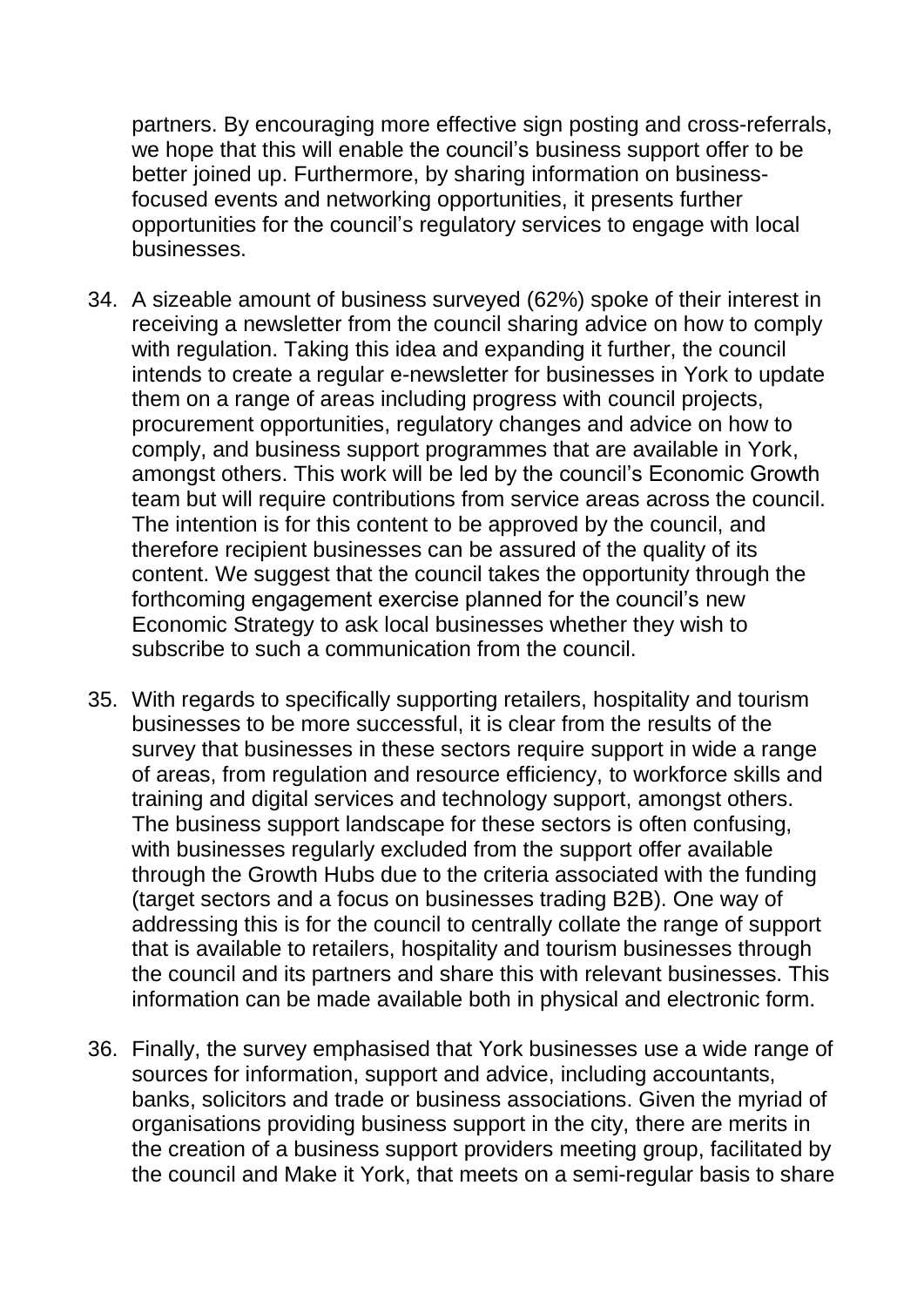non-confidential information regarding the business landscape in York with the aim of improving the business environment locally.

## **Consultation**

- 37. 127 phone interviews took place with York city centre retailers, hospitality and tourism businesses in delivering the York Business Perceptions Survey. The results of the survey have been shared with OPSS, as specified by the grant criteria, and the council's Economic Growth Manager was invited to present the completed project to Better Business For All's Shared Learning Day in London on 26 November, 2019.
- 38. Since the completion of the business perceptions survey, several local authorities from across the country have been in touch with the council to find out more about the project, its findings and advice on delivering a similar project in their respective area.

## **Council Plan**

- 39. The City of York Council Plan is structured around eight core outcomes, which reflect the key components of a good quality of life for the council's residents, and York as a successful location where local businesses can thrive. This focus on outcomes enables the council and its partners to work better together. The York Business Perceptions Survey aims to understand city centre retailers, hospitality and tourism businesses' experiences of complying with the council's regulatory services and issues around general business performance in an effort to support these sectors to be more successful. In doing so, the project address the following outcomes:
	- Good health and wellbeing;
	- Well-paid jobs and an inclusive economy;
	- Safe communities and culture for all: and,
	- An open and effective council.

## **Implications**

- **Financial** no financial commitments. Grant funding was received from the OPSS to deliver the project;
- **Human Resources (HR)**  no implications;
- **One Planet Council / Equalities**  no implications;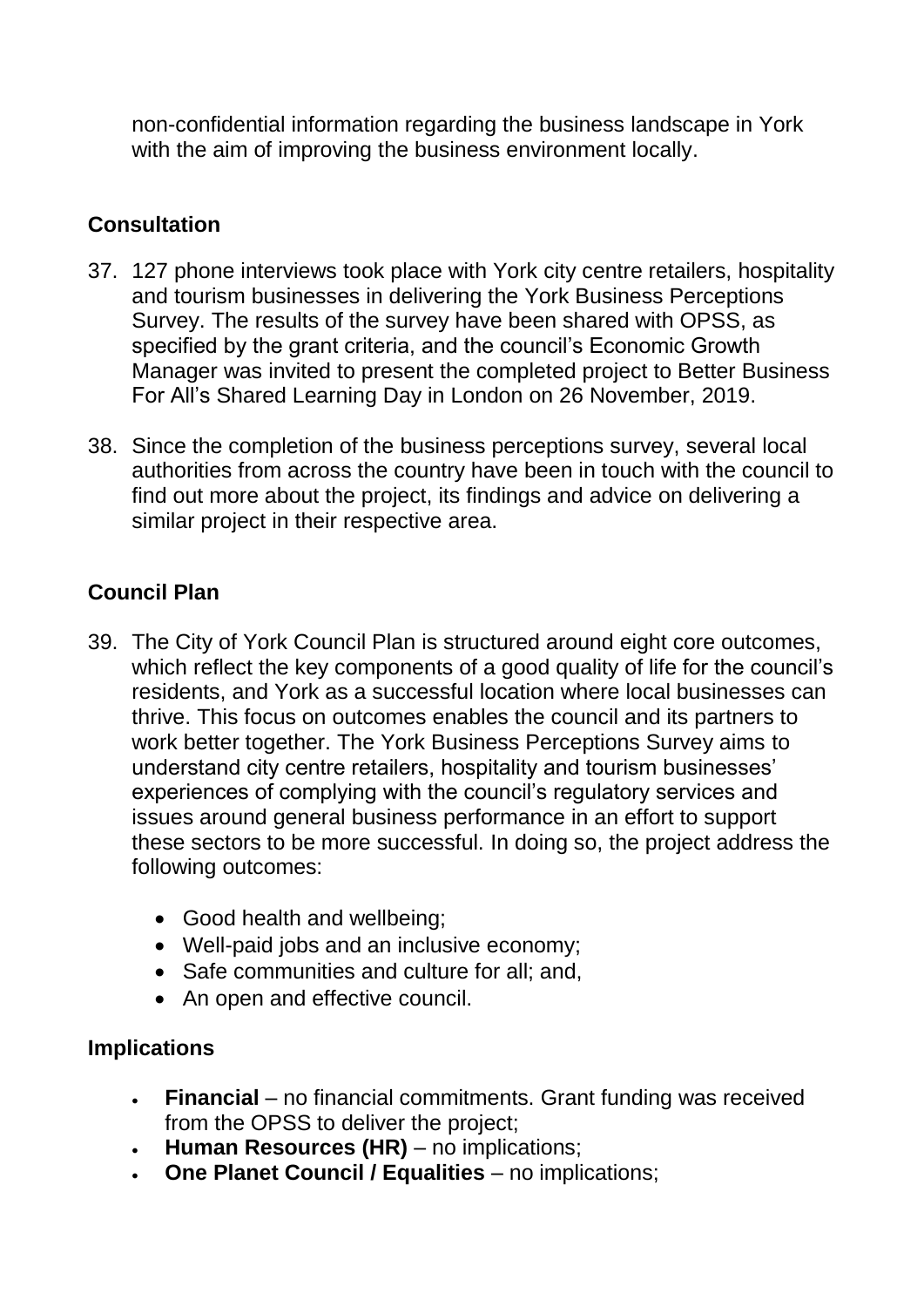- **Legal** no implications;
- **Crime and Disorder**  no implications;
- **Information Technology (IT)**  no implications;
- **Property**  no implications.

#### **Risk Management**

There are no specific risks identified in respect of the recommendations*.*

## **Contact Details**

**Author: Chief Officer Responsible for the report:**

| <b>Alex Dochery</b>            |  |
|--------------------------------|--|
| <b>Economic Growth Manager</b> |  |
| <b>Economic Growth</b>         |  |
| x2080                          |  |

**Chief Officer's name:** Neil Ferris **Title:** Corporate Director, Economy and Place



**Wards Affected:** List wards or tick box to indicate all

**All**

- Bishopthorpe:
- Fishergate;
- Guildhall; and,
- Micklegate.

**For further information please contact the author of the report**

# **Background Papers:**

**None** 

## **Appendices**

**Annex A – City of York Council's Public Protection services Annex B – York Business Perceptions Survey 2019 – Report Annex C – City of York Council's Business Services leaflet**